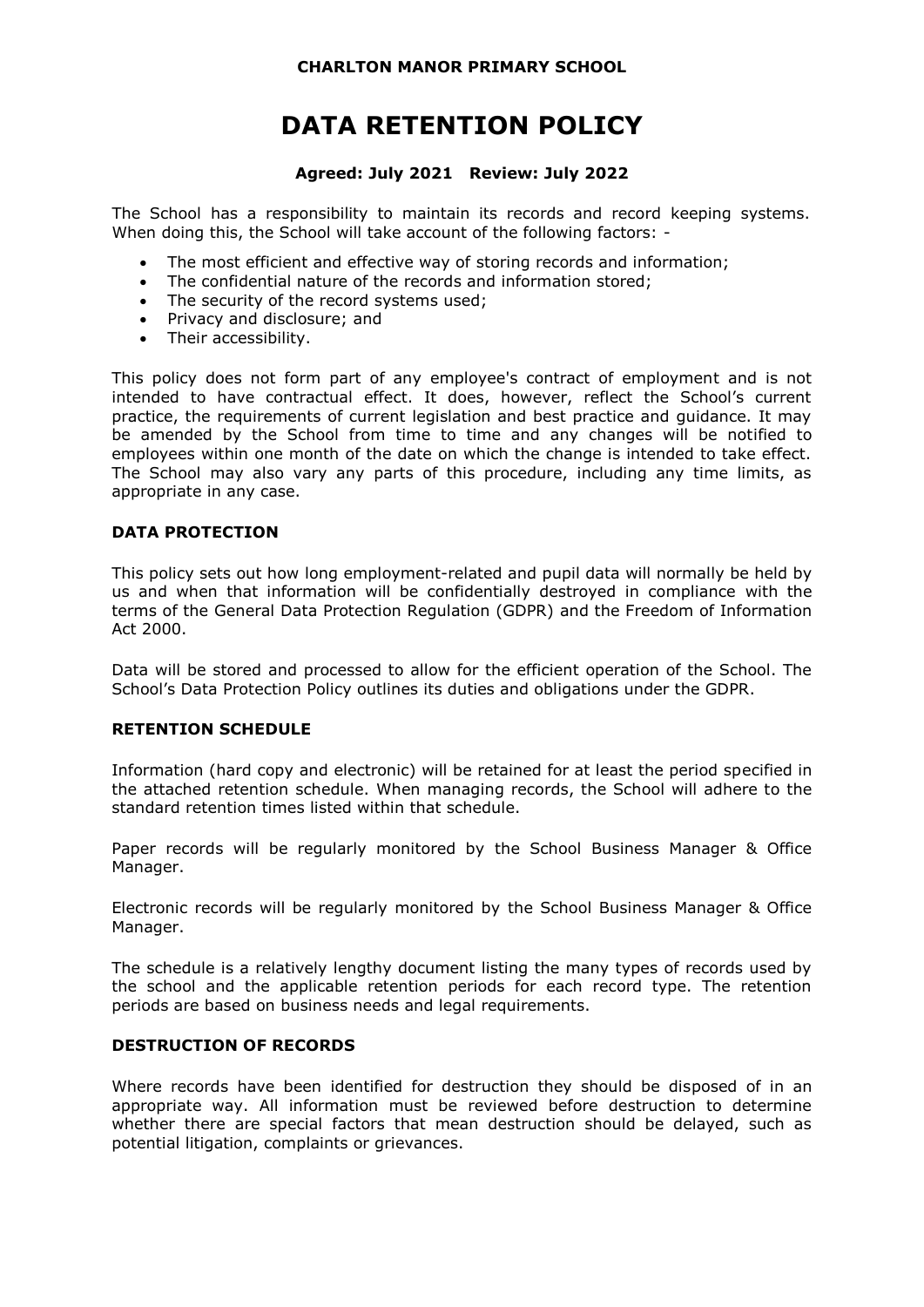All paper records containing personal information, or sensitive policy information should be shredded before disposal where possible. All other paper records should be disposed of by an appropriate waste paper merchant. All electronic information will be deleted.

The School maintains a database of records which have been destroyed and who authorised their destruction. When destroying documents, the appropriate staff member should record in this list at least: -

- File reference (or other unique identifier);
- File title/description;
- Number of files; and
- Name of the authorising officer.

#### **ARCHIVING**

Where records have been identified as being worthy of preservation over the longer term, arrangements should be made to transfer the records to the archives. A database of the records sent to the archives is maintained by Gloria Friday. The appropriate staff member, when archiving documents should record in this list the following information: -

- File reference (or other unique identifier);
- File title/description;
- Number of files; and
- Name of the authorising officer.

#### **TRANSFERRING INFORMATION TO OTHER MEDIA**

Where lengthy retention periods have been allocated to records, members of staff may wish to consider converting paper records to other media such as digital media or virtual storage centres (such as cloud storage). The lifespan of the media and the ability to migrate data where necessary should always be considered.

#### **RESPONSIBILITY AND MONITORING**

The School Business Manager has primary and day-to-day responsibility for implementing this Policy. The Data Protection Officer, in conjunction with the School is responsible for monitoring its use and effectiveness and dealing with any queries on its interpretation. The data protection officer will consider the suitability and adequacy of this policy and report improvements directly to management.

Internal control systems and procedures will be subject to regular audits to provide assurance that they are effective in creating, maintaining and removing records.

Management at all levels are responsible for ensuring those reporting to them are made aware of and understand this Policy and are given adequate and regular training on it.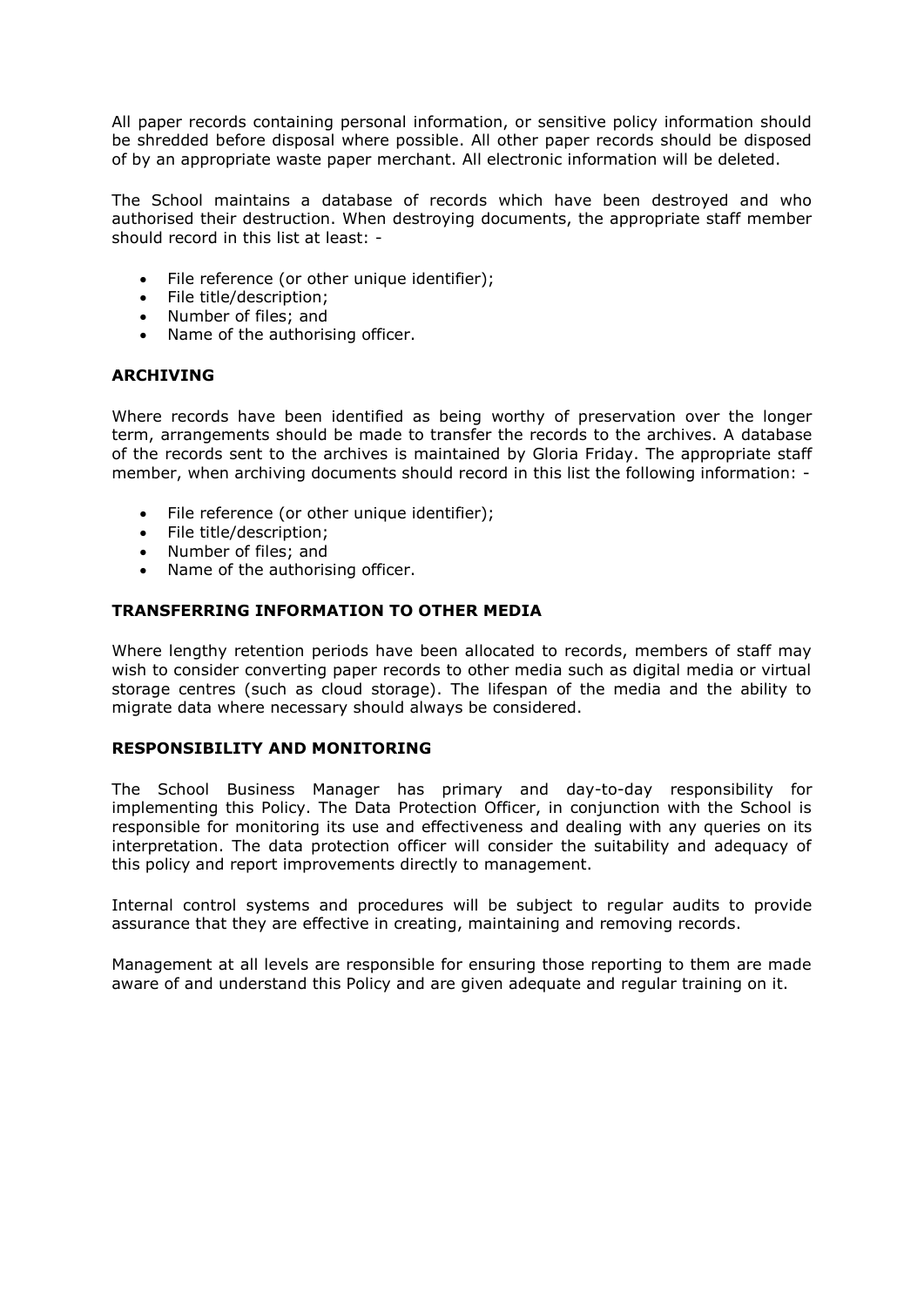### **RETENTION SCHEDULE**

| <b>FILE DESCRIPTION</b>                                                                                            | <b>RETENTION PERIOD</b>                                                                                                                                                                                                                                                                                                                        |
|--------------------------------------------------------------------------------------------------------------------|------------------------------------------------------------------------------------------------------------------------------------------------------------------------------------------------------------------------------------------------------------------------------------------------------------------------------------------------|
| <b>Employment Records</b>                                                                                          |                                                                                                                                                                                                                                                                                                                                                |
| Job applications and interview records of<br>unsuccessful candidates                                               | Six months after notifying unsuccessful<br>school<br>candidates,<br>unless<br>the<br>has<br>applicants' consent to keep their CVs for<br>future reference. In this case, application<br>forms will give applicants the opportunity<br>to object to their details being retained                                                                |
| Job applications and interview records of<br>successful candidates                                                 | 6 years after employment ceases                                                                                                                                                                                                                                                                                                                |
| of<br>Written<br>particulars<br>employment,<br>contracts of employment and changes to<br>terms and conditions      | 6 years after employment ceases                                                                                                                                                                                                                                                                                                                |
| Right to work documentation including<br>identification documents                                                  | 2 years after employment ceases                                                                                                                                                                                                                                                                                                                |
| Immigration checks                                                                                                 | after the termination<br>Two<br>years<br>οf<br>employment                                                                                                                                                                                                                                                                                      |
| DBS checks and disclosures of criminal<br>records forms                                                            | As soon as practicable after the check has<br>completed<br>the<br>and<br>outcome<br>been<br>recorded (i.e. whether it is satisfactory or<br>not) unless in exceptional circumstances<br>(for example to allow for consideration<br>resolution<br>of any<br>disputes<br>and<br>or<br>complaints) in which case, for no longer<br>than 6 months. |
| Change of personal details notifications                                                                           | No longer than 6 months after receiving<br>this notification                                                                                                                                                                                                                                                                                   |
| Emergency contact details                                                                                          | Destroyed on termination                                                                                                                                                                                                                                                                                                                       |
| Personnel and training records                                                                                     | While employment continues and up to<br>six years after employment ceases                                                                                                                                                                                                                                                                      |
| Annual leave records                                                                                               | Six years after the end of tax year they<br>relate to or possibly longer if leave can be<br>carried over from year to year                                                                                                                                                                                                                     |
| Consents for the processing of personal<br>and sensitive data                                                      | For as long as the data is being processed<br>and up to 6 years afterwards                                                                                                                                                                                                                                                                     |
| <b>Working Time Regulations:</b><br>Opt out forms<br>Records of compliance with WTR                                | Two years from the date on which<br>they were entered into<br>Two years after the relevant<br>period                                                                                                                                                                                                                                           |
| Disciplinary and training records                                                                                  | 6 years after employment ceases                                                                                                                                                                                                                                                                                                                |
| Allegations of a child protection nature<br>against a member of staff including where<br>the allegation is founded | 10 years from the date of the allegation<br>or the person's normal retirement age<br>(whichever is longer). This should be kept                                                                                                                                                                                                                |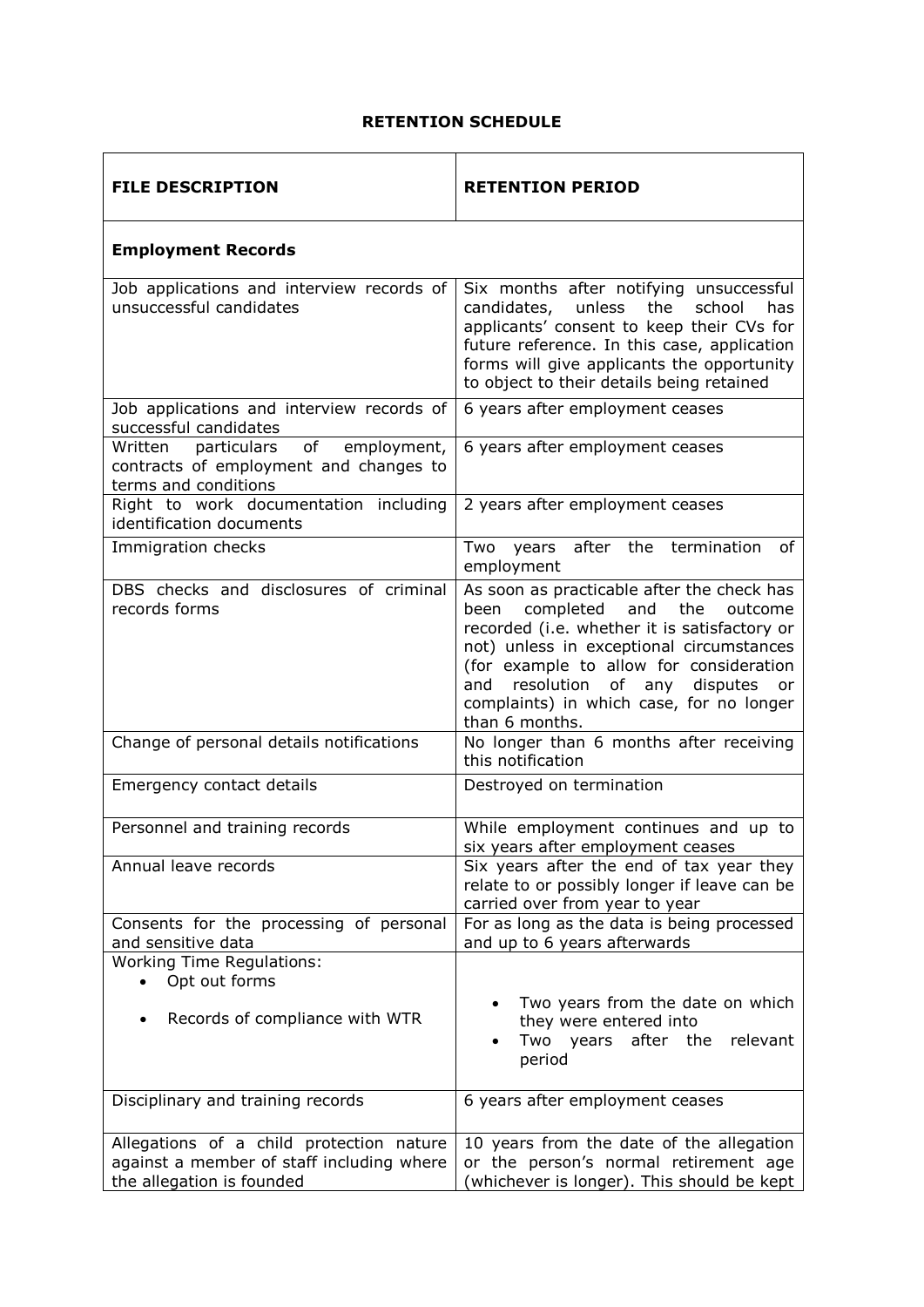| under review.                            |
|------------------------------------------|
| Malicious allegations should be removed. |

### **Financial and Payroll Records**

| Pension records                                                                                        | 12 years                                                                 |
|--------------------------------------------------------------------------------------------------------|--------------------------------------------------------------------------|
| Retirement benefits schemes - notifiable<br>example, relating<br>(for<br>to l<br>events<br>incapacity) | 6 years from the end of the scheme year<br>in which the event took place |
| Payroll and wage records                                                                               | 6 years after end of tax year they relate<br>to                          |
| Maternity/Adoption/Paternity<br>Leave<br>records                                                       | 3 years after end of tax year they relate<br>to                          |
| <b>Statutory Sick Pay</b>                                                                              | 3 years after the end of the tax year they<br>relate to                  |
| Current bank details                                                                                   | No longer than necessary                                                 |

# **Agreements and Administration Paperwork**

| Collective workforce agreements and past<br>agreements that could affect present<br>employees | Permanently                            |
|-----------------------------------------------------------------------------------------------|----------------------------------------|
| Trade union agreements                                                                        | 10 years after ceasing to be effective |
| School Development Plans                                                                      | 3 years from the life of the plan      |
| Professional Development Plans                                                                | 6 years from the life of the plan      |
| Visitors Book and Signing In Sheets                                                           | 6 years                                |
| Newsletters and circulars to staff, parents<br>and pupils                                     | 1 year                                 |

# **Health and Safety Records**

| Health and Safety consultations                                     | Permanently                                                    |
|---------------------------------------------------------------------|----------------------------------------------------------------|
| Health and Safety Risk Assessments                                  | years from the life of the<br>3<br>risk<br>assessment          |
| Any reportable accident, death or injury in<br>connection with work | For at least twelve years from the date<br>the report was made |
| Accident reporting                                                  | Adults - 6 years from the date of the<br>incident              |
|                                                                     | Children – when the child attains $25$ years<br>of age.        |
| Fire precaution log books                                           | 6 years                                                        |
| Medical records and details of: -                                   | 40 years from the date of the last entry<br>made in the record |
| control of lead at work<br>employees exposed to asbestos<br>dust    |                                                                |